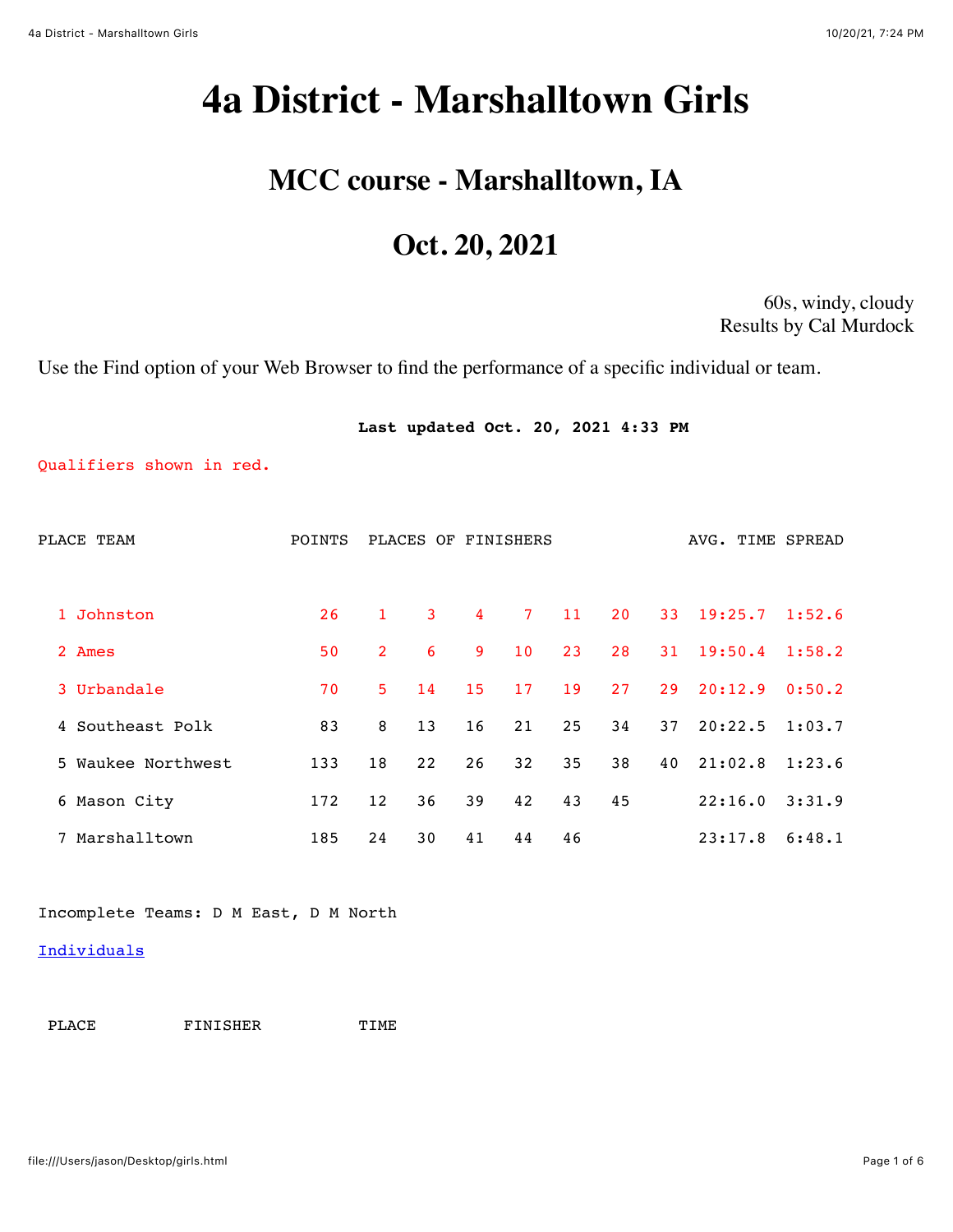## 1. Johnston

|    | 1 Olivia Verde, 10                              | 18:15.2 |
|----|-------------------------------------------------|---------|
|    | 3 Aleah Tenpas, 12                              | 19:27.0 |
|    | 4 Abigail Wharton, 10                           | 19:33.4 |
|    | 7 Bailey Vaughan, 12                            | 19:44.8 |
|    | 11 Marissa Pewe, 9                              | 20:07.7 |
| 20 | Krissy Spear, 10                                | 20:31.3 |
|    | 33 Lauryn Johannsen, 12                         | 21:37.4 |
|    | Total Time = $1:37:08.1$ $~~$ Total Places = 26 |         |

## 2. Ames

| 2 Claire Helmers, 9      | 18:39.9             |
|--------------------------|---------------------|
| 6 Lauren Risdal, 9       | 19:43.8             |
| 9 Marley Turk, 9         | 20:03.6             |
| 10 Payton Stewart, 11    | 20:06.6             |
| 23 Sydney Turk, 11       | 20:38.0             |
| 28 Kiah Synder, 12       | 21:04.6             |
| 31 Nyadio Chan, 12       | 21:20.2             |
| $Total Time = 1:39:11.9$ | Total Places = $50$ |

### 3. Urbandale

|    | 5 Norah Seeley, 10              | 19:40.6 |
|----|---------------------------------|---------|
| 14 | Crystal Ruden, 12               | 20:12.8 |
| 15 | Sophia Huber, 11                | 20:19.3 |
|    | 17 Alex Mackie, 10              | 20:20.9 |
| 19 | Julia Martinez-Lohf, 12 20:30.7 |         |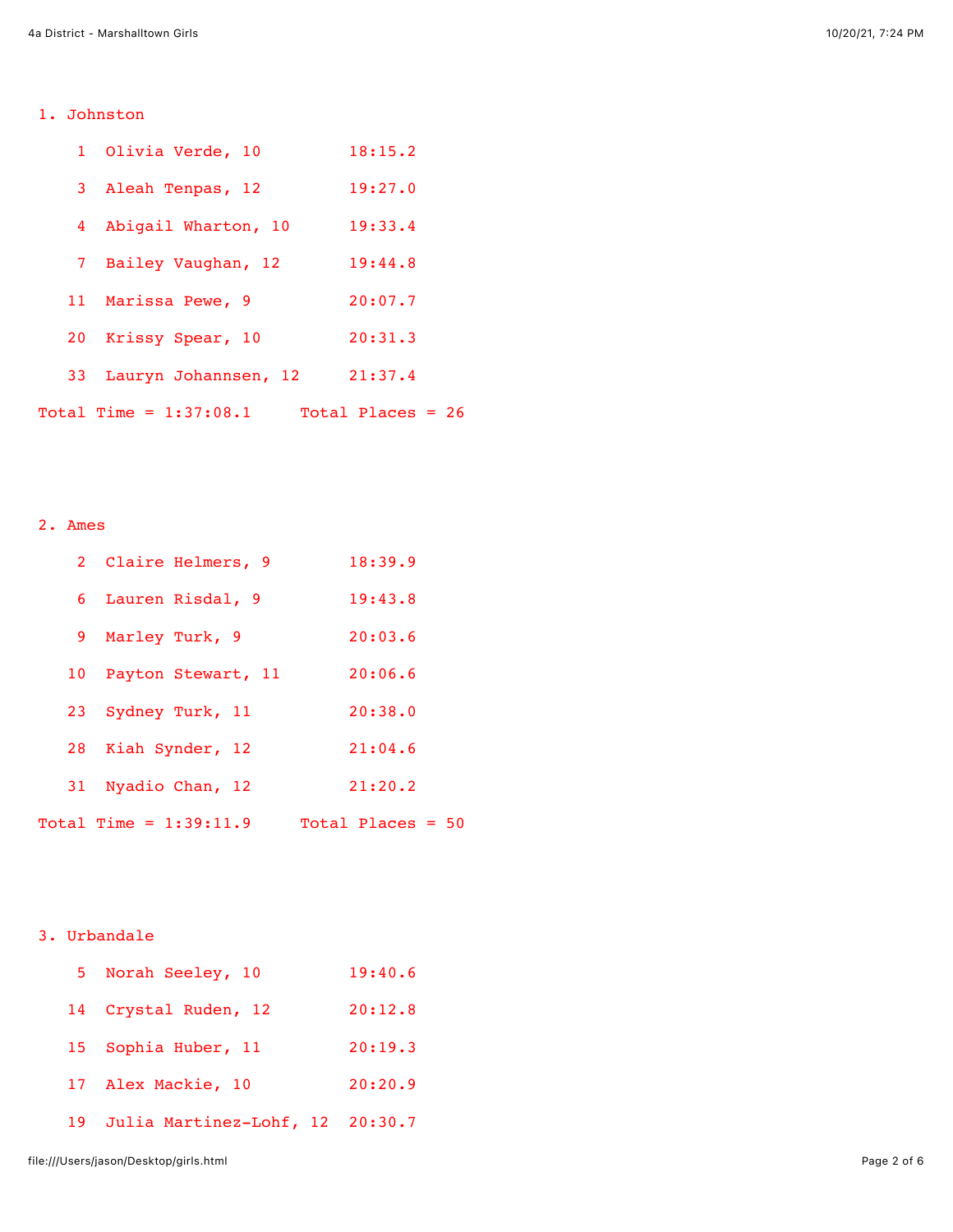|  | 27 Megan Carmell, 11     |  | 21:01.8             |  |
|--|--------------------------|--|---------------------|--|
|  | 29 Sarah Webster, 9      |  | 21:12.2             |  |
|  | Total Time = $1:41:04.3$ |  | Total Places = $70$ |  |

#### 4. Southeast Polk

|    | 8 Jenna Francois, 11     | 19:51.2             |
|----|--------------------------|---------------------|
|    | 13 Jacie Mitchell, 11    | 20:11.5             |
|    | 16 Taylor Barbour, 9     | 20:20.8             |
| 21 | Libby Hartz, 10          | 20:34.2             |
| 25 | Ivy Glendening, 10       | 20:54.8             |
| 34 | Alyssa Bartlett, 9       | 21:45.2             |
| 37 | Ashlyn Nelson, 10        | 21:54.2             |
|    | Total Time = $1:41:52.5$ | Total Places = $83$ |

#### 5. Waukee Northwest

|    | 18 Katherine Pagorek, 9  | 20:25.5              |  |
|----|--------------------------|----------------------|--|
| 22 | Baylor O'Neill, 12       | 20:35.5              |  |
|    | 26 Kariin Roush, 12      | 20:56.4              |  |
| 32 | Kate Meyer, 11           | 21:27.4              |  |
| 35 | Emilie Parks, 9          | 21:49.1              |  |
|    | 38 Lillian Sundet, 10    | 22:07.7              |  |
| 40 | Alyssa Bird, 12          | 22:29.2              |  |
|    | Total Time = $1:45:13.9$ | Total Places = $133$ |  |

#### 6. Mason City

| 12 Janae Hansen, 9      | 20:10.6 |
|-------------------------|---------|
| 36 Audra Mulholland, 10 | 21:49.5 |
| 39 Olivia Schissel, 11  | 22:21.5 |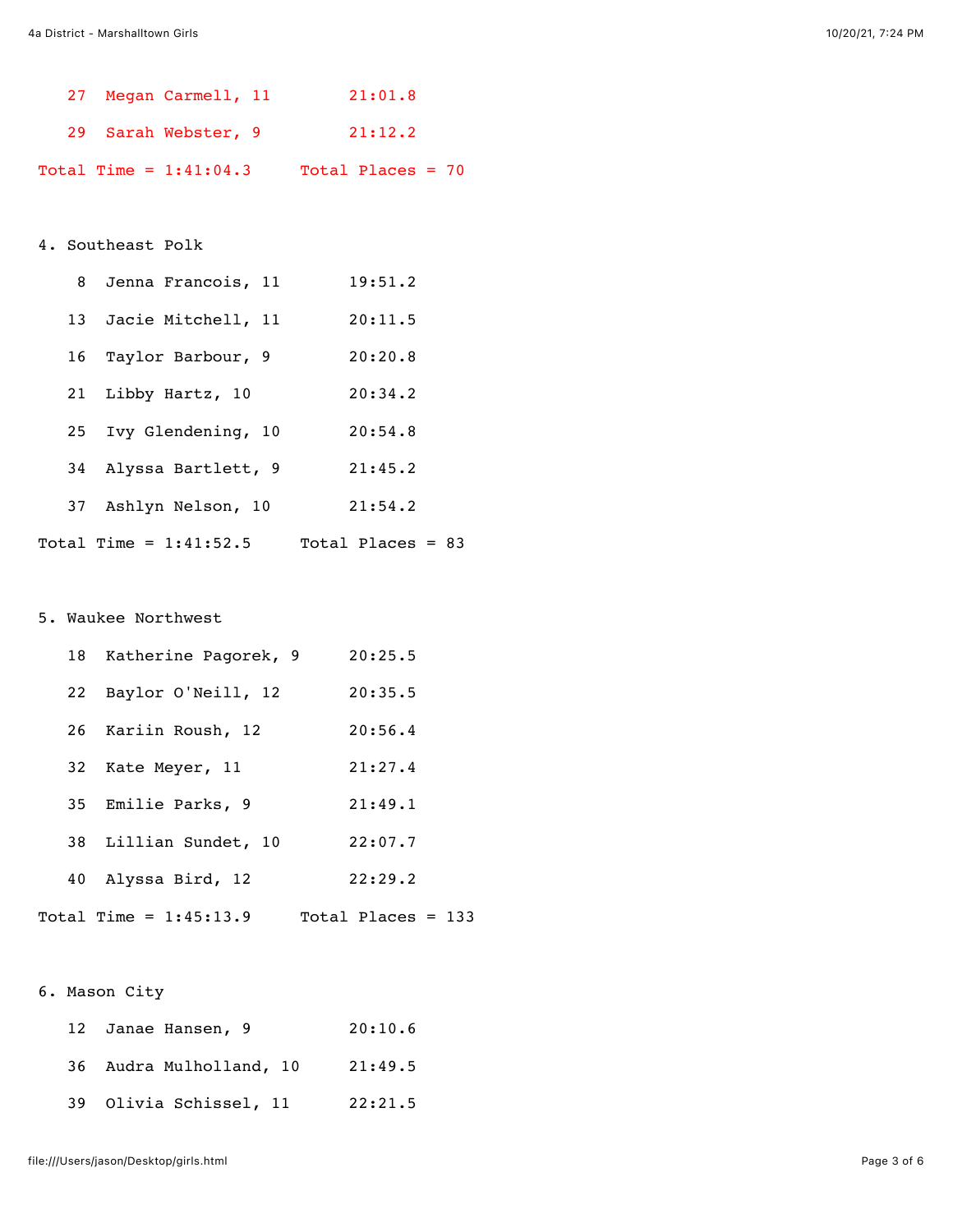| 42 Savannah Davis, 9     | 23:15.5              |
|--------------------------|----------------------|
| 43 Ariel Lee, 10         | 23:42.5              |
| 45 Claudia Sewell, 10    | 24:41.8              |
| Total Time = $1:51:19.6$ | Total Places = $172$ |

#### 7. Marshalltown

| 24 | Micah Blevins, 11        | 20:45.6              |
|----|--------------------------|----------------------|
| 30 | Rachel Smith, 12         | 21:18.8              |
| 41 | Rassmusen Grace, 11      | 22:48.5              |
| 44 | Sydney Hotchkiss, 12     | 24:02.3              |
| 46 | Taylor Hoffman, 12       | 27:33.7              |
|    | Total Time = $1:56:28.9$ | Total Places = $185$ |

#### TEAM

| PLACE SCORE | FINISHER | TTMF | TEAM |
|-------------|----------|------|------|
|             |          |      |      |

#### <span id="page-3-0"></span>**[Top](#page-0-0)**

| $\mathbf 1$    |                 | 1 Olivia Verde, 10  | 18:15.2 | Johnston       |
|----------------|-----------------|---------------------|---------|----------------|
| 2              |                 | 2 Claire Helmers, 9 | 18:39.9 | Ames           |
| 3              | 3 <sup>7</sup>  | Aleah Tenpas, 12    | 19:27.0 | Johnston       |
| 4              | 4               | Abigail Wharton, 10 | 19:33.4 | Johnston       |
| 5              | 5               | Norah Seeley, 10    | 19:40.6 | Urbandale      |
| 6              | 6               | Lauren Risdal, 9    | 19:43.8 | Ames           |
| $\overline{7}$ | $7\overline{ }$ | Bailey Vaughan, 12  | 19:44.8 | Johnston       |
| 8              | 8               | Jenna Francois, 11  | 19:51.2 | Southeast Polk |
| 9              | 9               | Marley Turk, 9      | 20:03.6 | Ames           |
| 10             | 10 <sup>°</sup> | Payton Stewart, 11  | 20:06.6 | Ames           |
| 11             | 11              | Marissa Pewe, 9     | 20:07.7 | Johnston       |
| 12             | 12 <sup>°</sup> | Janae Hansen, 9     | 20:10.6 | Mason City     |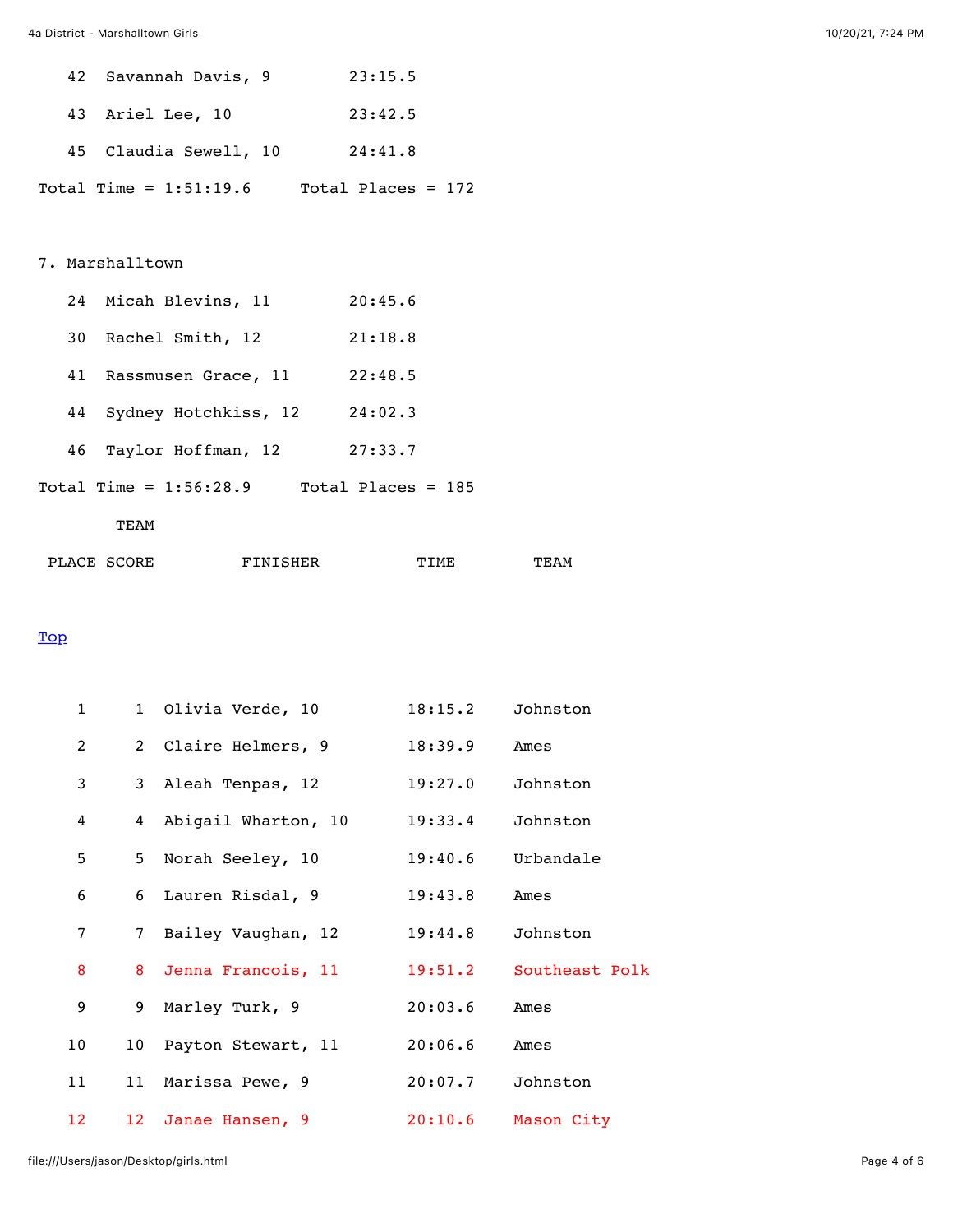| 13 | 13 <sup>°</sup> | Jacie Mitchell, 11              | 20:11.5 | Southeast Polk   |
|----|-----------------|---------------------------------|---------|------------------|
| 14 | 14              | Crystal Ruden, 12               | 20:12.8 | Urbandale        |
| 15 | 15              | Sophia Huber, 11                | 20:19.3 | Urbandale        |
| 16 | 16              | Taylor Barbour, 9               | 20:20.8 | Southeast Polk   |
| 17 | 17              | Alex Mackie, 10                 | 20:20.9 | Urbandale        |
| 18 | 18              | Katherine Pagorek, 9            | 20:25.5 | Waukee Northwest |
| 19 | 19              | Julia Martinez-Lohf, 12 20:30.7 |         | Urbandale        |
| 20 | 20              | Krissy Spear, 10                | 20:31.3 | Johnston         |
| 21 | 21              | Libby Hartz, 10                 | 20:34.2 | Southeast Polk   |
| 22 | 22              | Baylor O'Neill, 12              | 20:35.5 | Waukee Northwest |
| 23 | 23              | Sydney Turk, 11                 | 20:38.0 | Ames             |
| 24 | 24              | Micah Blevins, 11               | 20:45.6 | Marshalltown     |
| 25 | 25              | Ivy Glendening, 10              | 20:54.8 | Southeast Polk   |
| 26 | 26              | Kariin Roush, 12                | 20:56.4 | Waukee Northwest |
| 27 | 27              | Megan Carmell, 11               | 21:01.8 | Urbandale        |
| 28 | 28              | Kiah Synder, 12                 | 21:04.6 | Ames             |
| 29 | 29              | Sarah Webster, 9                | 21:12.2 | Urbandale        |
| 30 | 30              | Rachel Smith, 12                | 21:18.8 | Marshalltown     |
| 31 | 31              | Nyadio Chan, 12                 | 21:20.2 | Ames             |
| 32 | 32              | Kate Meyer, 11                  | 21:27.4 | Waukee Northwest |
| 33 | 33              | Lauryn Johannsen, 12            | 21:37.4 | Johnston         |
| 34 | 34              | Alyssa Bartlett, 9              | 21:45.2 | Southeast Polk   |
| 35 | 35              | Emilie Parks, 9                 | 21:49.1 | Waukee Northwest |
| 36 | 36              | Audra Mulholland, 10            | 21:49.5 | Mason City       |
| 37 | 37              | Ashlyn Nelson, 10               | 21:54.2 | Southeast Polk   |
| 38 | 38              | Lillian Sundet, 10              | 22:07.7 | Waukee Northwest |
| 39 | 39              | Olivia Schissel, 11             | 22:21.5 | Mason City       |
| 40 | 40              | Alyssa Bird, 12                 | 22:29.2 | Waukee Northwest |